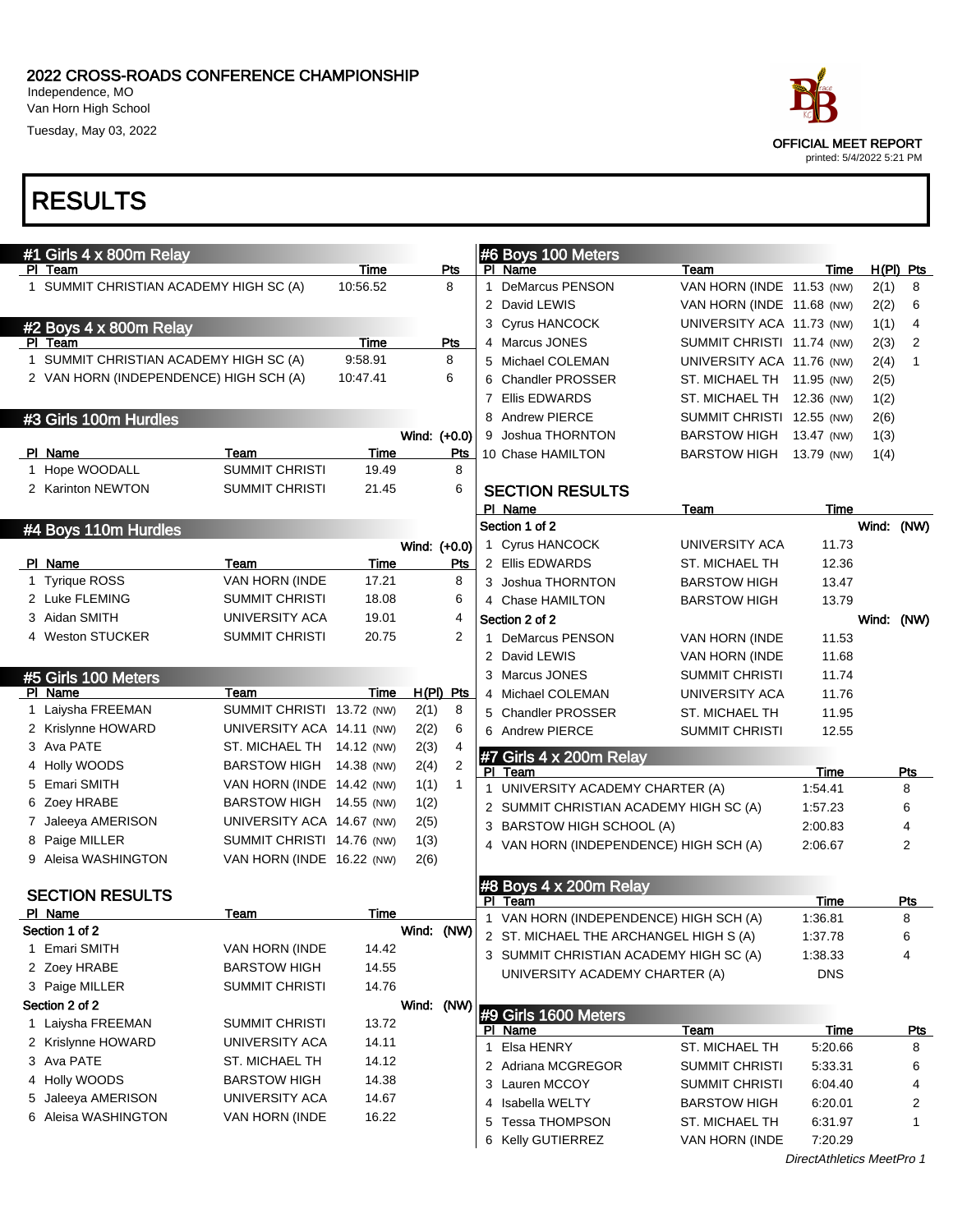Independence, MO Van Horn High School

Tuesday, May 03, 2022

## RESULTS

| #9 Girls 1600 Meters (cont'd)                                       |                       |               |                 |   | #13 Girls 400 Meters (cont'd)   |                        |               |             |                 |
|---------------------------------------------------------------------|-----------------------|---------------|-----------------|---|---------------------------------|------------------------|---------------|-------------|-----------------|
| PI Name                                                             | Team                  | Time          | Pts             |   | PI Name                         | <b>Team</b>            | Time          |             |                 |
| 7 Yajaira HERNANDEZ-MUZO                                            | VAN HORN (INDE        | 8:23.80       |                 |   | 2 April PATE                    | <b>ST. MICHAEL TH</b>  | 1:03.02       |             |                 |
|                                                                     |                       |               |                 |   | 3 Abigail SHANAHAN              | <b>SUMMIT CHRISTI</b>  | 1:07.91       |             |                 |
| #10 Boys 1600 Meters                                                |                       |               |                 |   | 4 Sayge ROMINES                 | SUMMIT CHRISTI         | 1:09.23       |             |                 |
| PI Name                                                             | Team                  | Time          | Pts             |   | 5 Arilynn HOWARD                | UNIVERSITY ACA         | 1:16.81       |             |                 |
| 1 Jack WHEELER                                                      | ST. MICHAEL TH        | 4:44.25       | 8               |   | #14 Boys 400 Meters             |                        |               |             |                 |
| 2 Caleb BENTON                                                      | <b>SUMMIT CHRISTI</b> | 4:46.90       | 6               |   | PI Name                         | Team                   | Time          | $H(PI)$ Pts |                 |
| 3 Luke WHITFILL                                                     | <b>BARSTOW HIGH</b>   | 4:55.07       | 4               |   | 1 Marcus JONES                  | <b>SUMMIT CHRISTI</b>  | 54.43         | 2(1)        | 8               |
| 4 Joseph WHITFILL                                                   | <b>BARSTOW HIGH</b>   | 4:58.50       | 2               |   | 2 Anthony ATKINSON              | VAN HORN (INDE         | 55.70         | 2(2)        | 6               |
| 5 Johnny JOYCE                                                      | ST. MICHAEL TH        | 5:01.83       | 1               |   | 3 Jacob SUTTON                  | <b>SUMMIT CHRISTI</b>  | 55.91         | 2(3)        | 4               |
| 6 Peyton BASS                                                       | VAN HORN (INDE        | 5.06.41       |                 |   | 4 Cash BODENHAMER               | ST. MICHAEL TH         | 59.06         | 2(4)        | $\overline{2}$  |
| 7 Julean MCGREGOR                                                   | <b>SUMMIT CHRISTI</b> | 5:23.63       |                 | 5 | <b>August KETCHELL</b>          | <b>BARSTOW HIGH</b>    | 59.27         | 2(5)        | $\mathbf{1}$    |
| 8 Bryce COUNTS                                                      | VAN HORN (INDE        | 5:26.13       |                 | 6 | Jackson MCNICKLE                | <b>BARSTOW HIGH</b>    | 1:01.42       | 1(1)        |                 |
| 9 Michael UDO                                                       | UNIVERSITY ACA        | 7:02.11       |                 |   | 7 Montell ESSEX-BENJAMIN        | UNIVERSITY ACA         | 1:02.33       | 1(2)        |                 |
|                                                                     |                       |               |                 |   | Michael SMITH                   | UNIVERSITY ACA         | <b>DNS</b>    | 1           |                 |
| #11 Girls 4 x 100m Relay                                            |                       |               |                 |   |                                 |                        |               |             |                 |
| PI Team                                                             |                       | Time          | <u>Pts</u>      |   | <b>SECTION RESULTS</b>          |                        |               |             |                 |
| 1 UNIVERSITY ACADEMY CHARTER (A)                                    |                       | 55.19         | 8               |   | PI Name                         | Team                   | Time          |             |                 |
| 2 SUMMIT CHRISTIAN ACADEMY HIGH SC (A)<br>3 BARSTOW HIGH SCHOOL (A) |                       | 55.41         | 6<br>4          |   | Section 1 of 2                  |                        |               |             |                 |
|                                                                     |                       | 57.66         |                 |   | Jackson MCNICKLE                | <b>BARSTOW HIGH</b>    | 1:01.42       |             |                 |
| 4 VAN HORN (INDEPENDENCE) HIGH SCH (A)                              |                       | 59.52         | 2               |   | 2 Montell ESSEX-BENJAMIN        | UNIVERSITY ACA         | 1:02.33       |             |                 |
|                                                                     |                       |               |                 |   | Michael SMITH                   | UNIVERSITY ACA         | <b>DNS</b>    |             |                 |
| #12 Boys 4 x 100m Relay                                             |                       |               |                 |   | Section 2 of 2                  |                        |               |             |                 |
| PI Team<br>1 VAN HORN (INDEPENDENCE) HIGH SCH (A)                   |                       | Time<br>44.40 | <u>Pts</u><br>8 |   | 1 Marcus JONES                  | SUMMIT CHRISTI         | 54.43         |             |                 |
| 2 UNIVERSITY ACADEMY CHARTER (A)                                    |                       | 45.74         | 6               |   | 2 Anthony ATKINSON              | VAN HORN (INDE         | 55.70         |             |                 |
| 3 ST. MICHAEL THE ARCHANGEL HIGH S (A)                              |                       | 47.62         | 4               |   | 3 Jacob SUTTON                  | SUMMIT CHRISTI         | 55.91         |             |                 |
| 4 SUMMIT CHRISTIAN ACADEMY HIGH SC (A)                              |                       | 48.00         | 2               |   | 4 Cash BODENHAMER               | ST. MICHAEL TH         | 59.06         |             |                 |
|                                                                     |                       |               |                 |   | 5 August KETCHELL               | BARSTOW HIGH           | 59.27         |             |                 |
|                                                                     |                       |               |                 |   | #15 Girls 300m Hurdles          |                        |               |             |                 |
| #13 Girls 400 Meters<br>PI Name                                     | Team                  | Time          | H(PI) Pts       |   | PI Name                         | Team                   | Time          |             | <u>Pts</u>      |
| 1 Brooklyn DAVIS                                                    | UNIVERSITY ACA        | 1:01.17       | 8<br>2(1)       |   | 1 Hope WOODALL                  | <b>SUMMIT CHRISTI</b>  | 53.40         |             | 8               |
| 2 April PATE                                                        | ST. MICHAEL TH        | 1:03.02       | 6<br>2(2)       |   | 2 Karinton NEWTON               | SUMMIT CHRISTI         | 59.74         |             | 6               |
| 3 Abigail SHANAHAN                                                  | <b>SUMMIT CHRISTI</b> | 1:07.91       | 4<br>2(3)       |   | 3 Alexis WEST                   | UNIVERSITY ACA         | 1:05.27       |             | 4               |
| 4 Sayge ROMINES                                                     | SUMMIT CHRISTI        | 1:09.23       | 2<br>2(4)       |   | <b>Ryleigh HAYES</b>            | UNIVERSITY ACA         | <b>DNS</b>    |             |                 |
| 5 Arilynn HOWARD                                                    | UNIVERSITY ACA        | 1:16.81       | 2(5)            |   |                                 |                        |               |             |                 |
| <b>Isabel WILSON</b>                                                | <b>BARSTOW HIGH</b>   | <b>DNS</b>    | $\mathbf{1}$    |   | #16 Boys 300m Hurdles           |                        |               |             |                 |
| Yasmine LEROY                                                       | VAN HORN (INDE        | <b>DNS</b>    | $\overline{1}$  |   | PI Name<br>1 Tyrique ROSS       | Team<br>VAN HORN (INDE | Time<br>42.73 |             | <b>Pts</b><br>8 |
| <b>Mercades TUCKER</b>                                              | <b>VAN HORN (INDE</b> | <b>DNS</b>    | $\overline{1}$  |   | 2 Za'Corrie KERR                | VAN HORN (INDE         | 45.32         |             | 6               |
|                                                                     |                       |               |                 |   | 3 Aidan SMITH                   | UNIVERSITY ACA         | 47.14         |             | 4               |
| <b>SECTION RESULTS</b>                                              |                       |               |                 |   | 4 Luke FLEMING                  | SUMMIT CHRISTI         | 48.29         |             | $\overline{2}$  |
| PI Name                                                             | Team                  | Time          |                 |   | 5 Trevon HILDEBRAND             | <b>SUMMIT CHRISTI</b>  | 50.46         |             | 1               |
| Section 1 of 2                                                      |                       |               |                 |   |                                 |                        |               |             |                 |
| Isabel WILSON                                                       | <b>BARSTOW HIGH</b>   | <b>DNS</b>    |                 |   |                                 |                        |               |             |                 |
| Yasmine LEROY                                                       | VAN HORN (INDE        | <b>DNS</b>    |                 |   | #17 Girls 800 Meters<br>PI Name | Team                   | Time          |             | <u>Pts</u>      |
| Mercades TUCKER                                                     | VAN HORN (INDE        | <b>DNS</b>    |                 |   | 1 Adriana MCGREGOR              | SUMMIT CHRISTI         | 2:39.84       |             | 8               |
| Section 2 of 2                                                      |                       |               |                 |   | 2 Katherine COATS               | <b>SUMMIT CHRISTI</b>  | 2:42.60       |             | 6               |
| 1 Brooklyn DAVIS                                                    | UNIVERSITY ACA        | 1:01.17       |                 |   |                                 |                        |               |             |                 |
|                                                                     |                       |               |                 |   |                                 |                        |               |             |                 |

DirectAthletics MeetPro 2

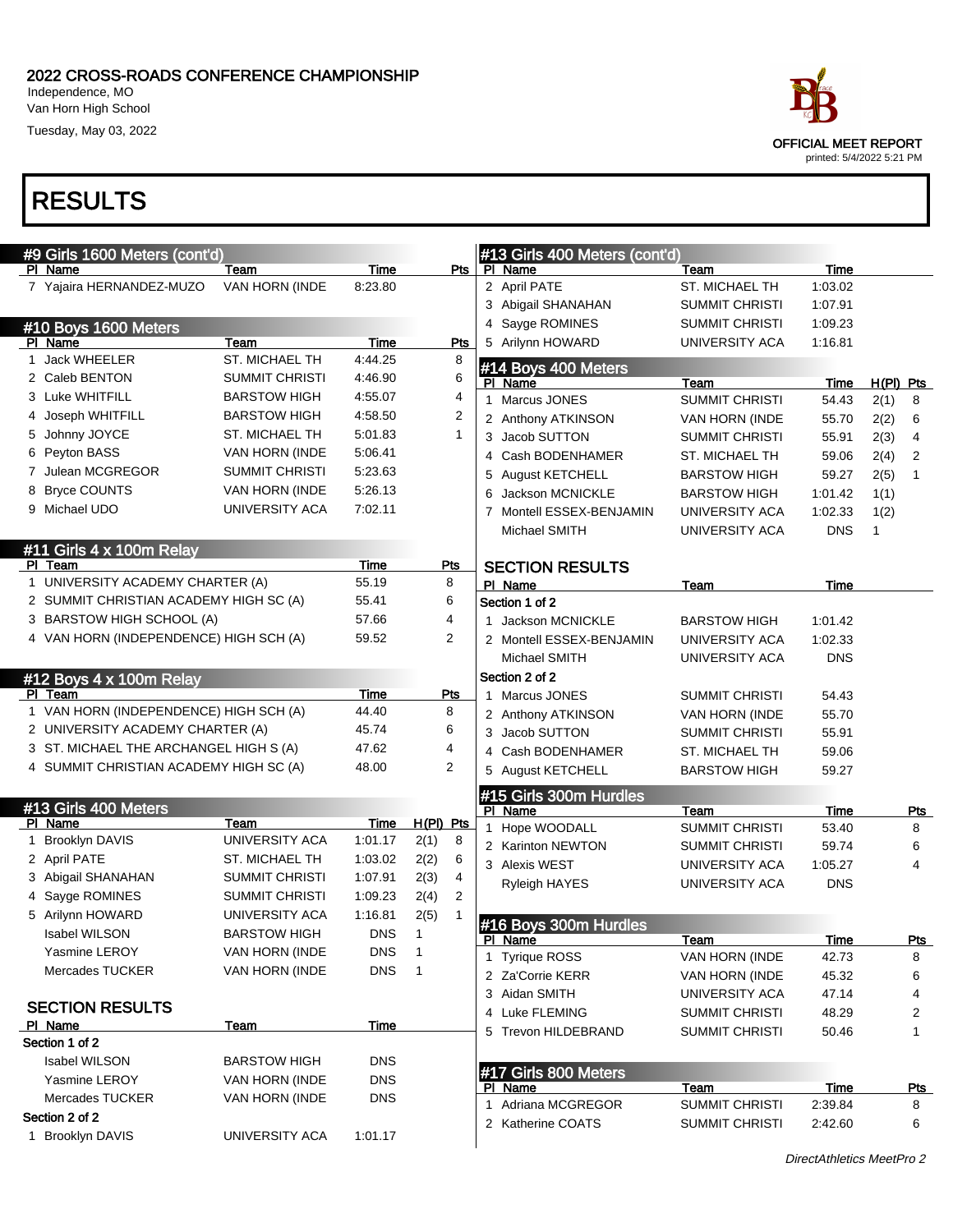Independence, MO Van Horn High School

Tuesday, May 03, 2022



| #17 Girls 800 Meters (cont'd) |                                           |                           |            |            | #20 Boys 200 Meters (cont'd) |             |                                        |                           |             |              |              |
|-------------------------------|-------------------------------------------|---------------------------|------------|------------|------------------------------|-------------|----------------------------------------|---------------------------|-------------|--------------|--------------|
|                               | PI Name                                   | Team                      | Time       |            | Pts                          |             | PI Name                                | Team                      | Time        |              | H(PI) Pts    |
|                               | 3 Isabella WELTY                          | <b>BARSTOW HIGH</b>       | 2:45.31    |            | 4                            |             | 4 Ellis EDWARDS                        | ST. MICHAEL TH            | 24.81 (NW)  | 2(4)         | 2            |
|                               | 4 Shelby PACE                             | ST. MICHAEL TH            | 2:48.46    |            | 2                            |             | 5 Lamonte BELSHE                       | VAN HORN (INDE 24.88 (NW) |             | 1(1)         | $\mathbf{1}$ |
|                               | 5 Hannah JAMES                            | UNIVERSITY ACA            | 3:05.26    |            | 1                            |             | 6 DeMarcus PENSON                      | VAN HORN (INDE 24.93 (NW) |             | 2(5)         |              |
|                               | 6 l'Yonna ANDERSON                        | UNIVERSITY ACA            | 3:18.37    |            |                              | 7           | Jackson MCNICKLE                       | <b>BARSTOW HIGH</b>       | 26.52 (NW)  | 1(2)         |              |
|                               | 7 Yajaira HERNANDEZ-MUZO                  | VAN HORN (INDE            | 3:44.76    |            |                              |             | 8 Charles HISLE                        | <b>BARSTOW HIGH</b>       | 31.36 (NW)  | 1(3)         |              |
|                               | Kelly GUTIERREZ                           | VAN HORN (INDE            | <b>DNS</b> |            |                              |             | Keith HALTIWANGER                      | UNIVERSITY ACA            | DNS (NW)    | $\mathbf{1}$ |              |
|                               |                                           |                           |            |            |                              |             | <b>Andrew PIERCE</b>                   | <b>SUMMIT CHRISTI</b>     | DNS (NW)    | 2            |              |
|                               | #18 Boys 800 Meters                       |                           |            |            |                              |             |                                        |                           |             |              |              |
|                               | PI Name                                   | Team                      | Time       |            | Pts                          |             | <b>SECTION RESULTS</b>                 |                           |             |              |              |
|                               | 1 Jack WHEELER                            | ST. MICHAEL TH            | 2:08.62    |            | 8                            |             | PI Name                                | Team                      | <b>Time</b> |              |              |
|                               | 2 Jose SAENZ-OLIVAS                       | VAN HORN (INDE            | 2:10.33    |            | 6                            |             | Section 1 of 2                         |                           |             | Wind: (NW)   |              |
|                               | 3 Caleb BENTON                            | <b>SUMMIT CHRISTI</b>     | 2:12.79    |            | 4                            |             | 1 Lamonte BELSHE                       | VAN HORN (INDE            | 24.88       |              |              |
|                               | 4 Julean MCGREGOR                         | <b>SUMMIT CHRISTI</b>     | 2:14.44    |            | $\overline{2}$               |             | 2 Jackson MCNICKLE                     | <b>BARSTOW HIGH</b>       | 26.52       |              |              |
|                               | 5 Joseph WHITFILL                         | <b>BARSTOW HIGH</b>       | 2:18.22    |            | $\mathbf{1}$                 |             | 3 Charles HISLE                        | <b>BARSTOW HIGH</b>       | 31.36       |              |              |
|                               | 6 Benjamin CADENA-CUTSHALL VAN HORN (INDE |                           | 2:26.26    |            |                              |             | Keith HALTIWANGER                      | UNIVERSITY ACA            | <b>DNS</b>  |              |              |
|                               | 7 Michael UDO                             | UNIVERSITY ACA            | 3:01.64    |            |                              |             | Section 2 of 2                         |                           |             | Wind: (NW)   |              |
|                               | Michael SMITH                             | UNIVERSITY ACA            | <b>DNS</b> |            |                              | 1           | Cyrus HANCOCK                          | UNIVERSITY ACA            | 23.13       |              |              |
|                               | <b>August KETCHELL</b>                    | <b>BARSTOW HIGH</b>       | <b>DNS</b> |            |                              |             | 2 Marcus JONES                         | <b>SUMMIT CHRISTI</b>     | 23.62       |              |              |
|                               |                                           |                           |            |            |                              |             | 3 Chandler PROSSER                     | ST. MICHAEL TH            | 24.36       |              |              |
|                               | #19 Girls 200 Meters                      |                           |            |            |                              |             | 4 Ellis EDWARDS                        | ST. MICHAEL TH            | 24.81       |              |              |
|                               | PI Name                                   | Team                      | Time       | H(PI) Pts  |                              |             | 5 DeMarcus PENSON                      | <b>VAN HORN (INDE</b>     | 24.93       |              |              |
|                               | 1 Brooklyn DAVIS                          | UNIVERSITY ACA 27.53 (NW) |            | 2(1)       | 8                            |             | Andrew PIERCE                          | <b>SUMMIT CHRISTI</b>     | <b>DNS</b>  |              |              |
|                               | 2 Laiysha FREEMAN                         | SUMMIT CHRISTI 28.50 (NW) |            | 2(2)       | 6                            |             |                                        |                           |             |              |              |
|                               | 3 Amanda UDO                              | UNIVERSITY ACA 29.25 (NW) |            | 2(3)       | 4                            |             | #21 Girls 3200 Meters<br>PI Name       | Team                      | Time        |              | <b>Pts</b>   |
|                               | 4 Chanelle ANDERSON                       | <b>BARSTOW HIGH</b>       | 30.10 (NW) | 2(4)       | 2                            | $\mathbf 1$ | Keyler QUESSENBERRY                    | <b>SUMMIT CHRISTI</b>     | 12:33.51    |              | 8            |
|                               | 5 Abigail SHANAHAN                        | SUMMIT CHRISTI 30.14 (NW) |            | 2(5)       | $\mathbf{1}$                 |             | 2 McKinzie PARKS                       | <b>SUMMIT CHRISTI</b>     | 13:06.22    |              | 6            |
|                               | 6 Samantha HEMBREE                        | <b>BARSTOW HIGH</b>       | 32.45 (NW) | 1(1)       |                              |             | 3 Moira FINK                           | <b>BARSTOW HIGH</b>       | 15:53.30    |              | 4            |
|                               | 7 Aleisa WASHINGTON                       | VAN HORN (INDE 33.30 (NW) |            | 1(2)       |                              |             |                                        |                           |             |              |              |
|                               | 8 Leslie PENA CALDERON                    | VAN HORN (INDE 33.58 (NW) |            | 1(3)       |                              |             | #22 Boys 3200 Meters                   |                           |             |              |              |
|                               |                                           |                           |            |            |                              |             | PI Name                                | Team                      | Time        |              | <u>Pts</u>   |
|                               | <b>SECTION RESULTS</b>                    |                           |            |            |                              | $\mathbf 1$ | Caleb BENTON                           | <b>SUMMIT CHRISTI</b>     | 10:38.13    |              | 8            |
|                               | PI Name                                   | Team                      | Time       |            |                              |             | 2 Luke WHITFILL                        | <b>BARSTOW HIGH</b>       | 10:39.44    |              | 6            |
|                               | Section 1 of 2                            |                           |            | Wind: (NW) |                              |             | 3 Peyton BASS                          | VAN HORN (INDE            | 11:12.28    |              | 4            |
|                               | 1 Samantha HEMBREE                        | <b>BARSTOW HIGH</b>       | 32.45      |            |                              |             | 4 Johney MAKEEN                        | <b>SUMMIT CHRISTI</b>     | 12:53.36    |              | 2            |
|                               | 2 Aleisa WASHINGTON                       | VAN HORN (INDE            | 33.30      |            |                              |             | 5 Dominick RAMIREZ                     | VAN HORN (INDE            | 13:55.95    |              | $\mathbf{1}$ |
|                               | 3 Leslie PENA CALDERON                    | VAN HORN (INDE            | 33.58      |            |                              |             |                                        |                           |             |              |              |
|                               | Section 2 of 2                            |                           |            | Wind:      | (NW)                         |             |                                        |                           |             |              |              |
|                               | 1 Brooklyn DAVIS                          | UNIVERSITY ACA            | 27.53      |            |                              |             | #23 Girls 4 x 400m Relay<br>PI Team    |                           | Time        |              | <u>Pts</u>   |
|                               | 2 Laiysha FREEMAN                         | SUMMIT CHRISTI            | 28.50      |            |                              |             | 1 ST. MICHAEL THE ARCHANGEL HIGH S (A) |                           | 4:27.20     |              | 8            |
|                               | 3 Amanda UDO                              | UNIVERSITY ACA            | 29.25      |            |                              |             | 2 SUMMIT CHRISTIAN ACADEMY HIGH SC (A) |                           | 4:30.79     |              | 6            |
|                               | 4 Chanelle ANDERSON                       | <b>BARSTOW HIGH</b>       | 30.10      |            |                              |             | UNIVERSITY ACADEMY CHARTER (A)         |                           | <b>DNS</b>  |              |              |
|                               | 5 Abigail SHANAHAN                        | <b>SUMMIT CHRISTI</b>     | 30.14      |            |                              |             |                                        |                           |             |              |              |
|                               |                                           |                           |            |            |                              |             |                                        |                           |             |              |              |
|                               | #20 Boys 200 Meters<br>PI Name            | Team                      | Time       |            | $H(PI)$ Pts                  |             | #24 Boys 4 x 400m Relay<br>PI Team     |                           | <b>Time</b> |              | Pts          |
|                               | 1 Cyrus HANCOCK                           | UNIVERSITY ACA 23.13 (NW) |            | 2(1)       | 8                            |             | 1 SUMMIT CHRISTIAN ACADEMY HIGH SC (A) |                           | 3:44.38     |              | 8            |
|                               | 2 Marcus JONES                            | SUMMIT CHRISTI 23.62 (NW) |            | 2(2)       | 6                            |             | 2 VAN HORN (INDEPENDENCE) HIGH SCH (A) |                           | 3:52.42     |              | 6            |
|                               | 3 Chandler PROSSER                        | ST. MICHAEL TH 24.36 (NW) |            | 2(3)       | 4                            |             |                                        |                           |             |              |              |
|                               |                                           |                           |            |            |                              |             |                                        |                           |             |              |              |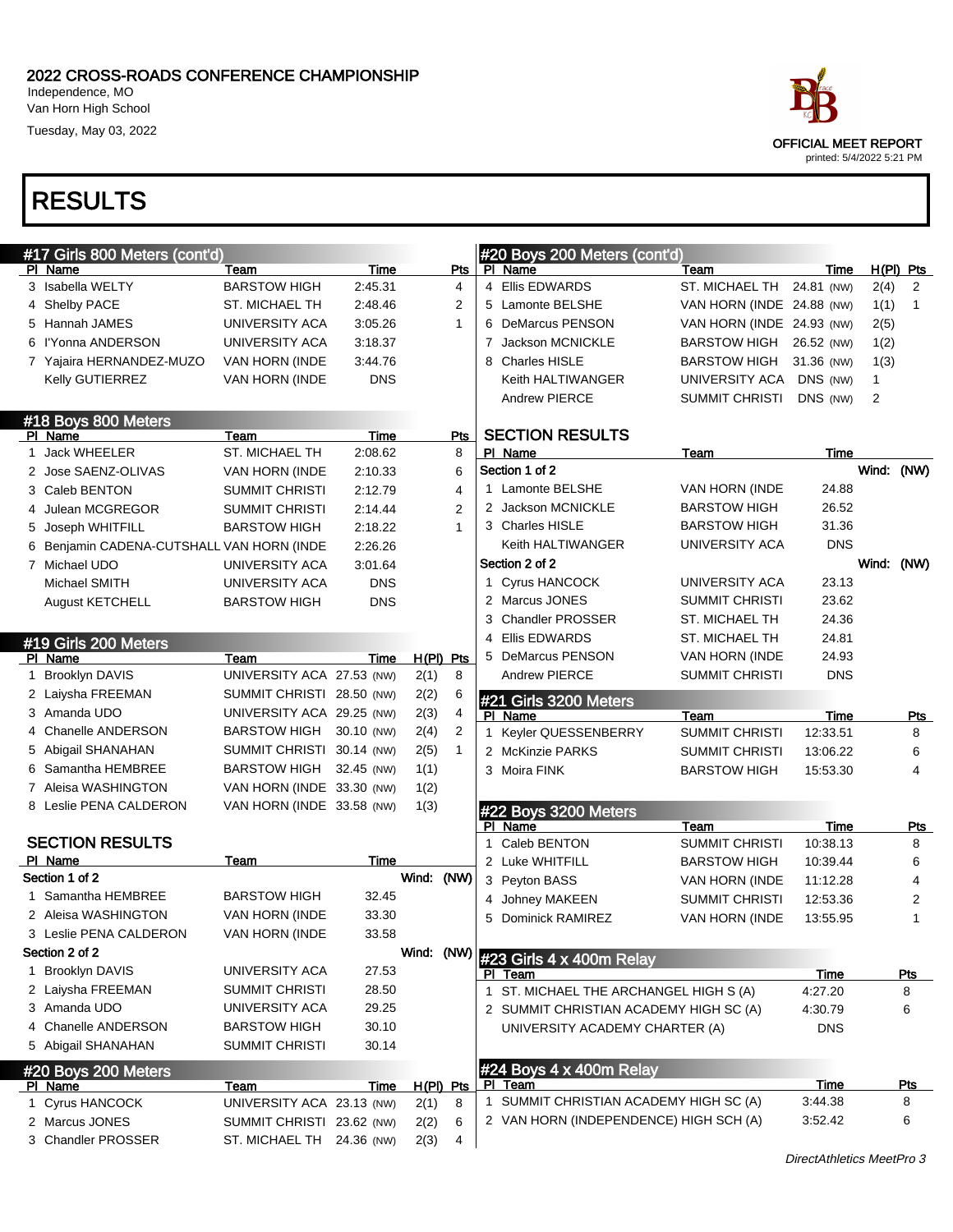Independence, MO Van Horn High School

Tuesday, May 03, 2022



printed: 5/4/2022 5:21 PM

|   | #25 Boys High Jump    |                            |              |                |              | #30 Boys Triple Jump (cont'd) |                            |                   |              |
|---|-----------------------|----------------------------|--------------|----------------|--------------|-------------------------------|----------------------------|-------------------|--------------|
|   | PI Name               | Team                       | Mark         | Pts            |              | PI Name                       | Team                       | Mark              | <u>Pts</u>   |
|   | 1J Cannon CLARK       | UNIVERSITY ACA             | 1.80m        | 8              |              | 5 Joshua THORNTON             | <b>BARSTOW HIGH</b>        | 8.40m (NW)        | 1.           |
|   | 2J Michael COLEMAN    | UNIVERSITY ACA             | 1.80m        | 6              |              |                               |                            |                   |              |
|   | 3 Za'Corrie KERR      | VAN HORN (INDE             | 1.70m        | 4              |              | #31 Girls Triple Jump         |                            |                   |              |
|   | 4 Aaron TAYLAY        | VAN HORN (INDE             | 1.65m        | $\overline{2}$ |              | PI Name                       | Team                       | Mark              | <b>Pts</b>   |
|   | Nathan BARNTHOUSE     | <b>ST. MICHAEL TH</b>      | <b>DNS</b>   |                |              | 1 April PHILLIPS              | SUMMIT CHRISTI 11.28m (NW) |                   | 8            |
|   | <b>Andrew PIERCE</b>  | <b>SUMMIT CHRISTI</b>      | <b>DNS</b>   |                |              |                               |                            |                   |              |
|   |                       |                            |              |                |              | #32 Boys Shot Put             |                            |                   |              |
|   | #26 Girls High Jump   |                            |              |                |              | PI Name                       | Team                       | Mark              | <u>Pts</u>   |
|   | PI Name               | Team                       | <b>Mark</b>  | Pts            | 1            | Jaden LEGRAIR                 | UNIVERSITY ACA             | 12.11m            | 8            |
|   | 1 April PHILLIPS      | <b>SUMMIT CHRISTI</b>      | 1.67m        | 8              |              | 2 Julian JOHNSON              | VAN HORN (INDE             | 11.90m            | 6            |
|   | 2J Laiysha FREEMAN    | <b>SUMMIT CHRISTI</b>      | 1.40m        | 6              |              | 3 Jeffrey MORRIS              | VAN HORN (INDE             | 11.28m            | 4            |
|   | 3J Ryleigh HAYES      | UNIVERSITY ACA             | 1.40m        | 4              |              | 4 Joshua MADSEN               | <b>SUMMIT CHRISTI</b>      | 10.18m            | 2            |
|   |                       |                            |              |                |              | 5 Colby HEDRICK               | ST. MICHAEL TH             | 9.68m             | 1            |
|   | #27 Girls Pole Vault  |                            |              |                |              | 6 Reginald LOCKE              | UNIVERSITY ACA             | 9.20 <sub>m</sub> |              |
|   | PI Name               | Team                       | Mark         | Pts            |              | William MCCONAUGHEY           | SUMMIT CHRISTI             | 8.90m             |              |
|   | Moira FINK            | <b>BARSTOW HIGH</b>        | <b>DNS</b>   |                |              | 8 Blaise RASTORFER            | ST. MICHAEL TH             | 8.61m             |              |
|   | <b>Isabella WELTY</b> | <b>BARSTOW HIGH</b>        | DNS          |                | 9            | John CUEZZE                   | <b>BARSTOW HIGH</b>        | 6.48m             |              |
|   | Mara REASONER         | <b>SUMMIT CHRISTI</b>      | <b>DNS</b>   |                |              |                               |                            |                   |              |
|   |                       |                            |              |                |              | #33 Girls Shot Put            |                            |                   |              |
|   | #28 Boys Long Jump    |                            |              |                |              | PI Name                       | Team                       | Mark              | <u>Pts</u>   |
|   | PI Name               | Team                       | <b>Mark</b>  | Pts            | $\mathbf{1}$ | Marin AKESON                  | <b>SUMMIT CHRISTI</b>      | 9.64m             | 8            |
|   | 1 Andrew PIERCE       | <b>SUMMIT CHRISTI</b>      | 6.05m (NW)   | 8              |              | 2 Larra LEE                   | <b>SUMMIT CHRISTI</b>      | 9.23m             | 6            |
|   | 2 Cannon CLARK        | UNIVERSITY ACA 5.68m (NW)  |              | 6              |              | 3 Hailey FRANKLIN             | ST. MICHAEL TH             | 8.29m             | 4            |
|   | 3 Aaron TAYLAY        | VAN HORN (INDE 5.31m (NW)  |              | 4              |              | 4 Lizzie BOYCE                | <b>BARSTOW HIGH</b>        | 8.18m             | 2            |
|   | 4 August KETCHELL     | <b>BARSTOW HIGH</b>        | 5.23m (NW)   | 2              |              | 5 Stephen THOMAS              | UNIVERSITY ACA             | 7.98m             | 1            |
|   | 5 William BISBEE      | SUMMIT CHRISTI             | 5.04m (NW)   | 1              |              | 6 Isabella VALENCIA           | ST. MICHAEL TH             | 7.96m             |              |
| 6 | Jackson MCNICKLE      | <b>BARSTOW HIGH</b>        | 4.88m (NW)   |                |              | 7 Yasmine LEROY               | VAN HORN (INDE             | 7.83m             |              |
|   | 7 Cordell MACKLIE     | VAN HORN (INDE 4.81m (NW)  |              |                | 8            | Aaliyah LEE                   | UNIVERSITY ACA             | 7.33m             |              |
|   |                       |                            |              |                |              | 9 Norym POWELL                | VAN HORN (INDE             | 6.65m             |              |
|   | #29 Girls Long Jump   |                            |              |                |              |                               |                            |                   |              |
|   | PI Name               | Team                       | <b>Mark</b>  | Pts            |              | #34 Boys Discus               |                            |                   |              |
|   | 1 April PHILLIPS      | <b>SUMMIT CHRISTI</b>      | 5.19m (NW)   | 8              |              | PI Name                       | Team                       | Mark              | <b>Pts</b>   |
|   | 2 Laiysha FREEMAN     | SUMMIT CHRISTI             | 4.62m (NW)   | 6              | 1            | Damon WASHINGTON              | VAN HORN (INDE             | 38.90m            | 8            |
|   | 3 Emari SMITH         | VAN HORN (INDE             | 4.31m (NW)   | 4              |              | 2 Joshua MADSEN               | <b>SUMMIT CHRISTI</b>      | 36.84m            | 6            |
|   | 4 Zoey HRABE          | <b>BARSTOW HIGH</b>        | 4.25m (NW)   | 2              |              | 3 Matthew DUDLEY              | VAN HORN (INDE             | 33.12m            | 4            |
|   | 5 April PATE          | ST. MICHAEL TH             | 4.19m (NW)   | 1              |              | 4 William MCCONAUGHEY         | <b>SUMMIT CHRISTI</b>      | 28.93m            | 2            |
|   | 6 Jamaiyah AMERISON   | UNIVERSITY ACA 4.15m (NW)  |              |                |              | 5 Colby HEDRICK               | ST. MICHAEL TH             | 25.71m            | $\mathbf{1}$ |
|   | 7 Ryleigh HAYES       | UNIVERSITY ACA 3.80m (NW)  |              |                | 6            | <b>Blaise RASTORFER</b>       | ST. MICHAEL TH             | 24.30m            |              |
|   | 8 Elise GORING        | ST. MICHAEL TH             | $3.74m$ (NW) |                | 7            | <b>Braylon JOHNSON</b>        | UNIVERSITY ACA             | 23.37m            |              |
|   | 9 Lizzie BOYCE        | <b>BARSTOW HIGH</b>        | $3.39m$ (NW) |                |              | 8 Reginald LOCKE              | <b>UNIVERSITY ACA</b>      | 19.82m            |              |
|   |                       |                            |              |                | 9            | John CUEZZE                   | <b>BARSTOW HIGH</b>        | 16.07m            |              |
|   | #30 Boys Triple Jump  |                            |              |                |              |                               |                            |                   |              |
|   | PI Name               | Team                       | Mark         | <u>Pts</u>     |              | #35 Girls Discus              |                            |                   |              |
|   | 1 Michael COLEMAN     | UNIVERSITY ACA 12.39m (NW) |              | 8              |              | PI Name                       | Team                       | Mark              | <u>Pts</u>   |
|   | 2 Cannon CLARK        | UNIVERSITY ACA 11.71m (NW) |              | 6              |              | 1 Aaliyah LEE                 | UNIVERSITY ACA             | 22.86m            | 8            |
|   | 3 William BISBEE      | SUMMIT CHRISTI 11.05m (NW) |              | 4              |              | 2 Hailey FRANKLIN             | ST. MICHAEL TH             | 22.32m            | 6            |
|   | 4 Cordell MACKLIE     | VAN HORN (INDE 10.79m (NW) |              | 2              |              | 3 Marin AKESON                | <b>SUMMIT CHRISTI</b>      | 21.77m            | 4            |
|   |                       |                            |              |                |              |                               |                            |                   |              |